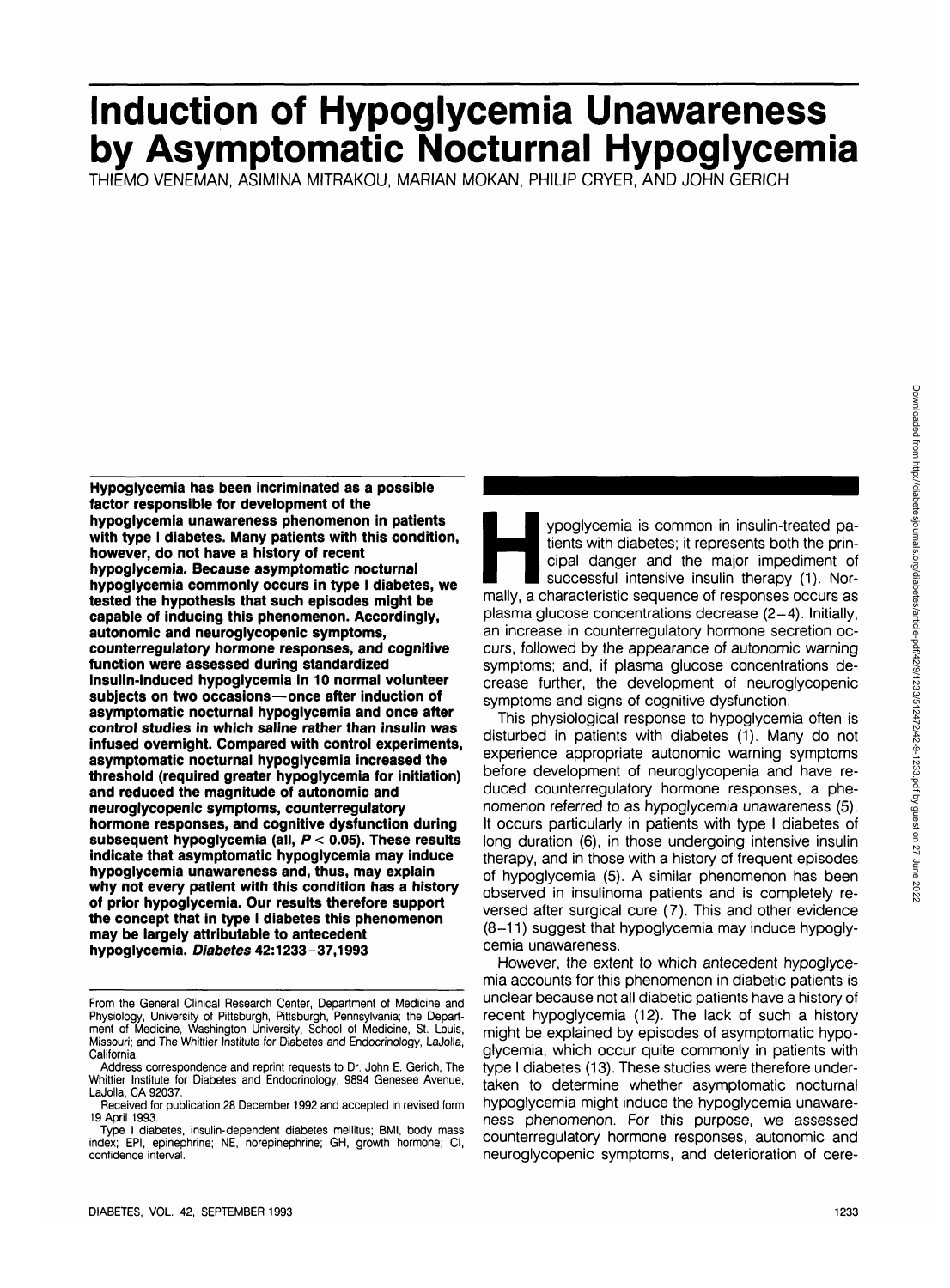#### HYPOGLYCEMIA AND HYPOGLYCEMIA UNAWARENESS

bral function in 10 normal volunteer subjects with and without a prior episode of experimentally induced asymptomatic nocturnal hypoglycemia.

# **RESEARCH DESIGN AND METHODS**

Informed, written consent was obtained from 10 (6 men, 4 women; 9 of European descent, 1 American black) healthy, nonobese (BMI 26  $\pm$  1 kg/m<sup>2</sup>) volunteer subjects  $31 \pm 1$  yr of age. The protocol was reviewed and approved by the University of Pittsburgh Institutional Review Board. Data from control studies of 3 normal volunteer subjects have been included in a prior publication (4).

Each subject was studied twice in random order with at least 2 wk in between. On each occasion, subjects were admitted to the University of Pittsburgh Clinical Research Center the evening before the experiments and were given a standard dinner between 1730 and 1830 (30 kcal/kg, 50% carbohydrate, and 15% protein) and a standard snack (~4 h later) at bedtime (10 kcal/kg, 50% carbohydrate, 35% fat, and 15% protein). At 2200, an antecubital vein for the infusions and a contralateral forearm vein for blood sampling were cannulated. On one occasion (control experiment) at 2300—after collecting baseline samples for plasma glucose, insulin, and counterregulatory hormones—a 4-h saline infusion was started in 7 of 10 subjects. On another occasion, a 4-h intravenous infusion of regular insulin (0.5 mU $\cdot$ kg<sup>-1</sup> $\cdot$ min<sup>-1</sup>) was started in all subjects to lower plasma glucose concentrations to 2.2-2.5 mM for ~2 h. All subjects remained asleep during this period. In 3 subjects, glucose was infused to maintain plasma glucose levels >2.2 mM. At 0300, the insulin infusions were stopped and the plasma glucose was allowed to spontaneously return to normal levels. Subsequently, on both occasions, between 0700 and 0730, a hand vein was cannulated retrogradely and maintained in a Plexiglass thermoregulated box (70°C) for sampling of arterialized venous blood. After a 60-min equilibration period, a continuous intravenous infusion of insulin was begun  $(1 \text{ mU} \cdot \text{kg}^{-1} \cdot$ min<sup>-1</sup> for 270 min, followed by 2 mU  $\cdot$  kg<sup>-1</sup>  $\cdot$  min<sup>-1</sup> for an additional 60 min), and plasma glucose was clamped by variable glucose infusions at sequential target 45-min glycemic plateaus of 4.3, 3.7, 3.0, and 2.3 mM, as described previously (4). Arterialized venous blood samples were drawn every 30 min—from 0 to 360 min—for determination of plasma insulin, GH, glucagon, cortisol, EPI, and NE, by methods described previously (4).

A semiquantitative symptom questionnaire was administered every 15 min. Subjects scored from 0 (none) to 5 (severe) each of the following symptoms: dizziness, tingling, blurred vision, difficulty in thinking, faintness, anxiety, palpitations, sweating, irritability, hunger, or tremor. The first 5 symptoms were considered neuroglycopenic, and the other 6 were considered autonomic (14,15). The sum of these symptoms constituted the symptom score.

In addition, during each of the glycemic plateaus the following standard cognitive tests were administered (4): trail making part B, verbal fluency, interference subtest



**FIG. 1. Plasma glucose, glucagon, EPI, NE, GH, and cortisol during asymptomatic nocturnal hypoglycemia.**

from the Stroop Test, simple and choice visual reaction time, word and color subtests from the Stroop Test, digit vigilance test, trail making part A, verbal memory test, and forward and backward digit span. The evening before a study, subjects were provided with extensive practice on each measure. For the actual study, 6 alternate forms of each test were prepared.

**Statistical analysis.** Glycemic thresholds for various parameters were, as described previously (2,4), the plasma glucose concentration at which changes in the parameters first exceeded the 95% Cl observed for those parameters at the corresponding time point in previously published euglycemic-control experiments (4). Results of each cognitive test were transformed to z scores to provide unitless data and changes from baseline were summed (16). Individual peak responses were used to compare magnitudes of various parameters. Results are presented as means  $\pm$  SE and were evaluated using paired Student's  $t$  test (16).  $P < 0.05$  was considered statistically significant.

# **RESULTS**

**Overnight period: plasma glucose and counterregulatory hormones.** After starting the infusion of insulin at 2300, plasma glucose decreased from  $5.2 \pm 0.2$  to  $2.7 \pm 0.1$  mM after 2 h and averaged  $2.4 \pm 0.1$  mM during the next 2 h (Fig. 1). Although stages of sleep were not assessed, one investigator directly observed all subjects to document that they remained asleep during this period. After stopping the insulin infusion at 0300,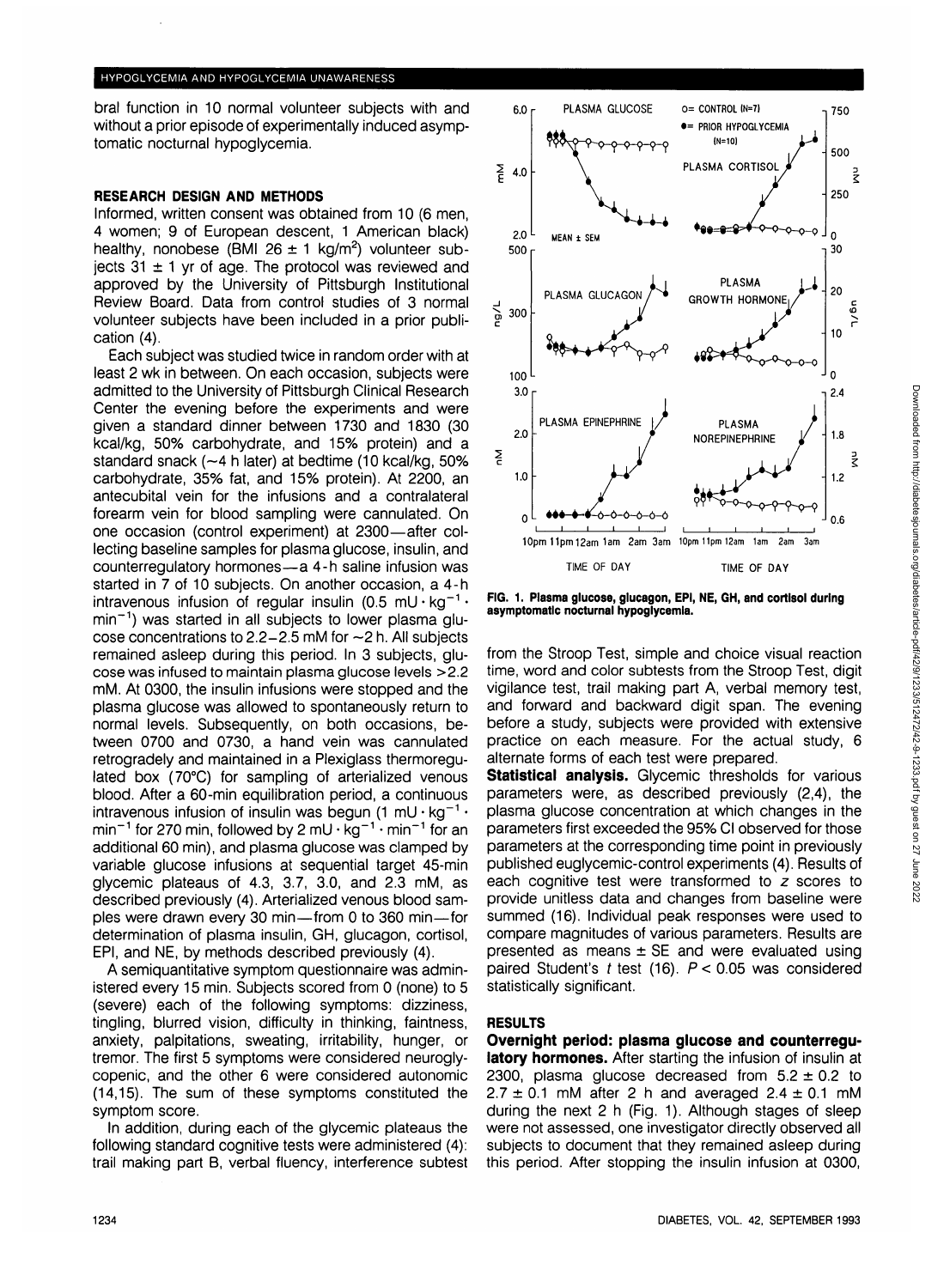

**FIG. 2. Plasma glucose, glucagon, EPI, NE, GH, and cortisol during stepwlse hypoglycemia.**

plasma glucose increased to values observed in control (saline infusion) experiments by 0430  $(5.0 \pm 0.1 \text{ vs.})$  $4.9 \pm 0.1$  mM, data not shown). All (glucagon, EPI, NE, GH, and cortisol) counterregulatory hormones increased significantly during the asymptomatic hypoglycemia and returned to values observed in control experiments by 0700.

**Subsequent stepwise hypoglycemic clamp experiments: plasma glucose, insulin, and counterregulatory hormones.** Plasma insulin concentrations were not significantly different on the two experimental days (data not shown). Plasma glucose decreased in similar steps to a final plateau of  $-2.4$  mM on both experimental days (Fig. 2). Despite the fact that basal plasma counterregulatory hormone concentrations were comparable on both experimental days, significantly reduced responses were observed for all counterregulatory hormones in experiments preceded by asymptomatic nocturnal hypoglycemia. Moreover, initial increases for all counterregulatory hormones began at significantly lower plasma glucose concentrations on the experimental day after the asymptomatic nocturnal hypoglycemia.

**Symptom scores.** Both autonomic and neuroglycopenic symptom scores were significantly lower than those in control experiments after asymptomatic nocturnal hypoglycemia (Fig. 3, Tables 1 and 2). Moreover, the plasma glucose concentrations at which both these symptoms began were significantly lower than those in the control experiments. However, the plasma EPI and NE concentrations (1.4  $\pm$  0.3 and 1.7  $\pm$  0.2 nM, respectively) at which autonomic symptoms began after asymptomatic hypoglycemia were not significantly different from those  $(1.1 \pm 0.2$  and  $1.4 \pm 0.2$  nM) in control experiments.



**FIG. 3. Scores of autonomic {A) and neuroglycopenic (B) symptoms.**

**Cognitive tests.** The deterioration of cognitive function during hypoglycemia was significantly less on the experimental day after asymptomatic nocturnal hypoglycemia, compared with control experiments (Fig. 4, Tables 1 and 2). Moreover, the plasma glucose concentration at which deterioration began also was significantly lower on the experimental day after asymptomatic nocturnal hypoglycemia.

### **DISCUSSION**

This study demonstrates that a single episode of moderate asymptomatic nocturnal hypoglycemia (2.4 mM for 2

#### TABLE 1

Magnitudes of counterregulatory hormone responses, symptoms, and cognitive dysfunction

|                                                                                                                                                                             | Control<br>studies                                                                                                    | Prior<br>hypoglycemia                                                                                                                                               |
|-----------------------------------------------------------------------------------------------------------------------------------------------------------------------------|-----------------------------------------------------------------------------------------------------------------------|---------------------------------------------------------------------------------------------------------------------------------------------------------------------|
| EPI (nM)<br>NE (nM)<br>Glucagon (ng/L)<br>$GH$ ( $\mu$ g/L)<br>Cortisol (nM)<br>Autonomic symptom score :<br>Neuroglycopenic symptom score<br>Cognitive dysfunction†<br>- 6 | $5.0 \pm 0.8$<br>$3.4 \pm 0.4$<br>$426 \pm 78$<br>$39 \pm 4$<br>$803 \pm 58$<br>$10 \pm 2$<br>$9 \pm 2$<br>$16 \pm 4$ | $2.8 \pm 0.7$ <sup>*</sup><br>$1.9 \pm 0.2^*$<br>$301 \pm 35$ <sup>*</sup><br>$23 \pm 2^*$<br>$497 \pm 52$ *<br>$5 \pm 1^*$<br>$4 \pm 1$ <sup>*</sup><br>$7 \pm 1*$ |

Data are means  $\pm$  SE.

 $*P < 0.05$  vs. control study.

tSum of z scores.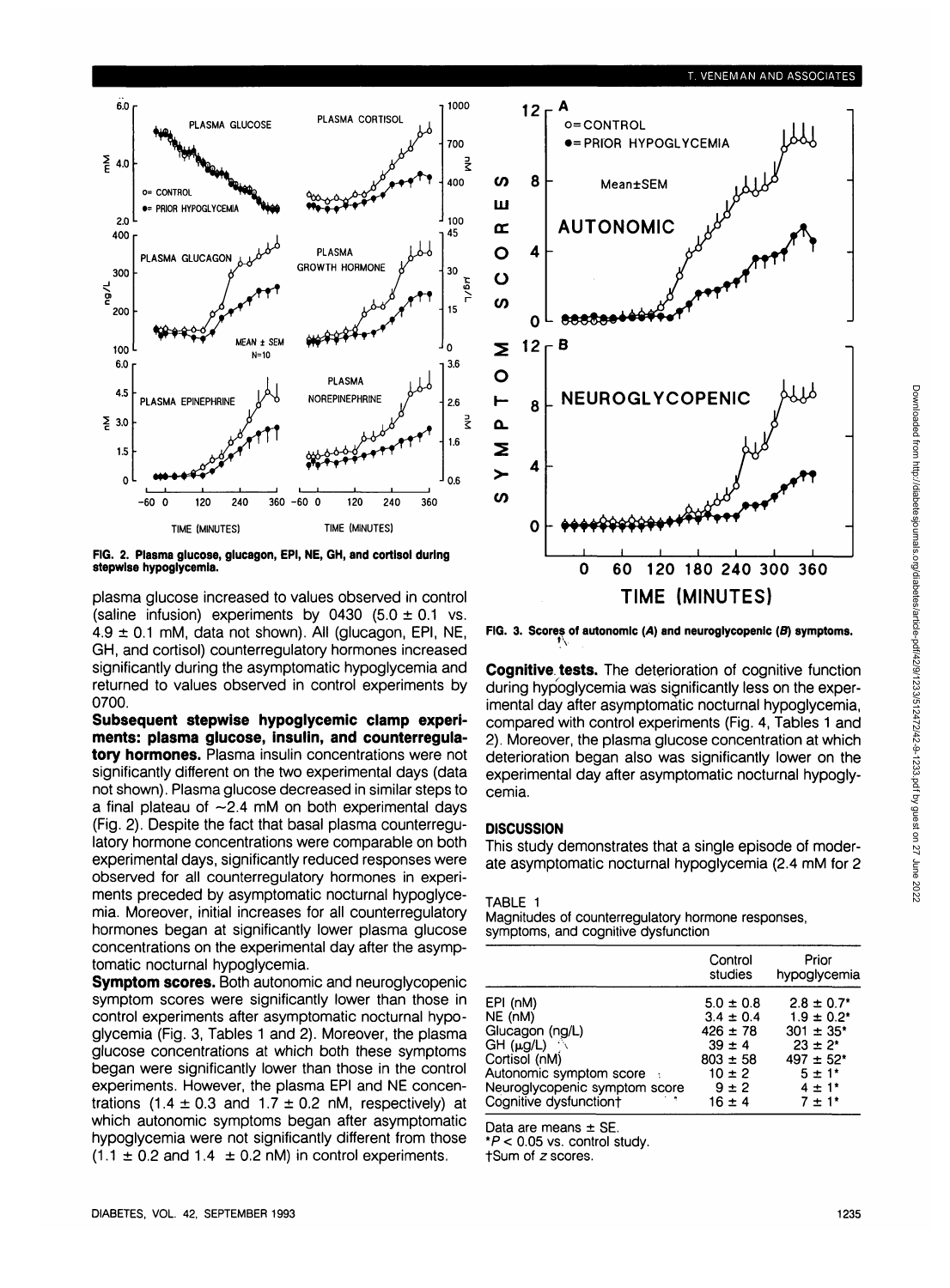TABLE 2

Glycemic thresholds for counterregulatory hormone responses, symptoms, and cognitive dysfunction\*

|                          | Control<br>studies | Prior<br>hypoglycemia |
|--------------------------|--------------------|-----------------------|
| EPI                      | $3.9 \pm 0.1$      | $3.4 \pm 0.1$         |
| NE.                      | $3.9 \pm 0.1$      | $3.4 \pm 0.2$         |
| Glucagon                 | $3.6 \pm 0.2$      | $3.1 \pm 0.11$        |
| GH                       | $4.0 \pm 0.1$      | $3.6 \pm 0.2$         |
| Cortisol                 | $3.3 \pm 0.1$      | $2.9 \pm 0.1$         |
| Autonomic symptoms       | $3.7 \pm 0.1$      | $3.3 \pm 0.11$        |
| Neuroglycopenic symptoms | $3.1 \pm 0.1$      | $2.7 \pm 0.1$         |
| Cognitive functions      | $2.8 \pm 0.1$      | $2.3 \pm 0.11$        |

Data are means  $\pm$  SE.<br>\*Measured in mM.<br> $\pm P < 0.05$  vs. control study.

h) reduces autonomic and neuroglycopenic symptoms, impairs counterregulatory hormone responses, and diminishes cognitive dysfunction during subsequent hypoglycemia—changes similar to those observed in patients with the hypoglycemia unawareness phenomenon (5,7). The fact that asymptomatic hypoglycemia can induce these changes may thus explain why many patients with this condition do not give a history of recent symptomatic hypoglycemia. Our results in healthy volunteer subjects support the proposal that hypoglycemia may be the principal cause for hypoglycemia unawareness phenomenon in patients with diabetes, and indicate that neither autonomic neuropathy nor a long duration of diabetes is a prerequisite for its development.

Previous studies (8,9,11) have consistently shown that symptomatic hypoglycemia reduces counterregulatory hormone responses and autonomic warning symptoms during a subsequent episode of hypoglycemia. However, these studies did not assess alterations in cognitive function and have been inconsistent regarding an effect on neuroglycopenic symptoms. Widom and Simonson (11) recently reported that repetitive episodes of moderate hypoglycemia reduced autonomic symptoms without apparently affecting neuroglycopenic symptoms. In contrast, Heller and Cryer (8) and Dagogo-Jack et al. (10)



**FIG. 4. Changes in sum of z scores of cognitive function tests.**

found that an episode of prior hypoglycemia reduced both neuroglycopenic and autonomic symptoms. Our findings are thus in agreement with the latter two reports (8,10). Moreover, our findings of reduced neuroglycopenic symptoms and reduced deterioration of cognitive function are consistent with observations in insulinoma patients who have had repetitive episodes of hypoglycemia (7,17).

The reduction in neuroglycopenic symptoms and cognitive deterioration found in these studies—and in studies of insulinoma patients (7,17)—support the proposal that the mechanism responsible for the hypoglycemia unawareness phenomenon may be an adaptive increase in blood brain glucose transport (18). Such a theory predicts that counterregulatory hormone responses, autonomic warning symptoms, neuroglycopenic symptoms, and cognitive dysfunction all should be affected in the same direction, although not necessarily to the same degree.

Early reports by Amiel et al. (19) and Widom and Simonson (3), which indicate that the thresholds for counterregulatory hormone responses and autonomic symptoms—but not neuroglycopenic symptoms nor cognitive dysfunction—were increased in diabetic patients undergoing intensive therapy appear to argue against this theory. However, it is possible that intensive insulin therapy may affect counterregulatory hormone responses and the resultant autonomic warning symptoms in ways other than causing hypoglycemia. Moreover, the failure of Amiel et al. (19) and Widom and Simonson (3) to detect a significant alteration in thresholds for neuroglycopenic symptoms and cognitive dysfunction could have been attributable to factors such as a lack of statistical power (a result of the small number of subjects studied), absence of a control (nonhypoglycemic) experiment, and arbitrary definitions for thresholds.

In this study, dizziness, tingling, blurred vision, difficulty in thinking, and faintness were classified as neuroglycopenic symptoms; whereas, anxiety, palpitations, sweating, irritability, hunger, and tremor were considered autonomic symptoms. The latter were considered the result of activation of the sympathetic and parasympathetic nervous system, whereas the former were considered secondary to reduced brain glucose utilization. The appropriateness of this classification is supported by the modification of symptoms observed in studies of  $\beta$ -adrenergic blockade (15) and in patients with cervical cord transaction (20) in which hunger, sweating, tremor, anxiety, and palpitations were reduced or absent, while difficulty in thinking, blurred vision, dizziness, faintness, and tiredness were not affected. Moreover Hepburn et al. (14), applying factor analysis to symptoms reported by diabetic patients during experimental hypoglycemia, found that hunger, sweating, trembling, anxiety, and palpitations occurred separately from other symptoms, such as confusion, drowsiness, inability to concentrate, blurred vision, and tingling.

Our results are consistent with a generalized CNS adaptation to repetitive hypoglycemia, which could be explained by increases in blood brain glucose or other substrate transport. It also has been suggested that